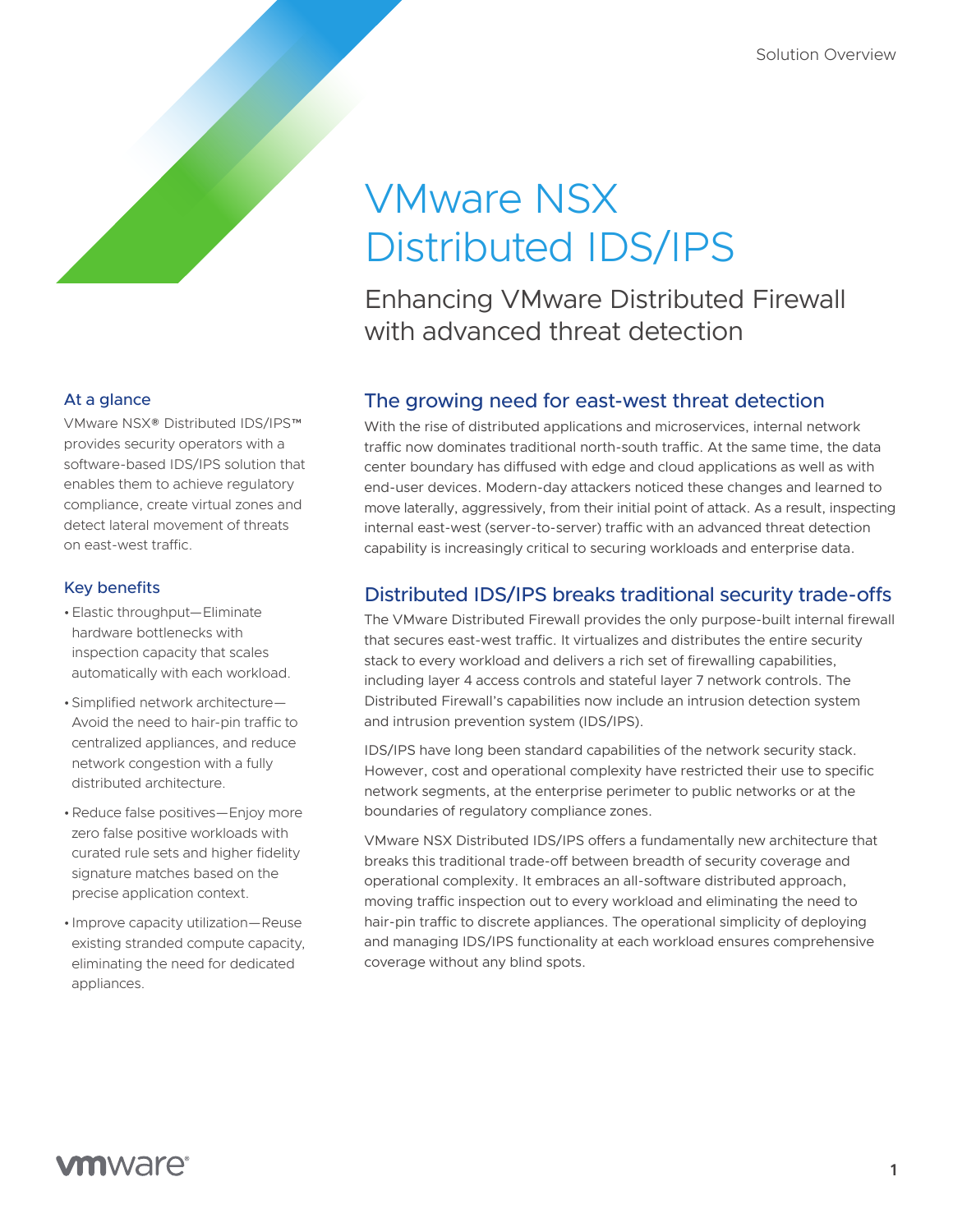## Use cases

#### Easily achieve regulatory compliance

Turn on traffic inspection for sensitive applications by deploying software without needing to buy expensive appliances.

#### Virtualize security zones

Create and customize multiple virtual security zones for internal teams and partners without requiring physical separation of the network.

#### Replace discrete appliances

 Leverage IDS/IPS capabilities native to NSX to replace traditional IDS/ IPS appliances, reducing cost and complexity.

#### Detect lateral movement of threats

Inspect east-west traffic at each workload using signature-based techniques, anomaly-based detection and protocol conformance checks.

## Product overview

NSX Distributed IDS/IPS is an application-aware traffic inspection engine purpose built for analyzing internal east-west traffic and detecting lateral threat movements. The engine runs within the hypervisor to optimize packet inspection. NSX Distributed IDS/IPS combines industry-leading signature sets, protocol decoders and anomaly detection-based mechanisms to hunt for known and unknown attacks in the traffic flow. It also benefits from rich application context, driving lower false positive rates while incurring minimal computational overhead on the host.



**FIGURE 1:** NSX Distributed IDS/IPS eliminates traffic hair-pins

## Key capabilities



#### Distributed analysis

The IDS/IPS engine is distributed out to each workload, eliminating blind spots while maintaining a simple operational model. The inspection capacity scales linearly with the number of workloads, eliminating the throughput constraints typically experienced with discrete appliances.



#### Curated, context-based signature distribution

The management plane enables only the relevant threat signatures for evaluation at each workload based on knowledge of the running applications. This reduces computational overhead on the host and results in higher fidelity matches with lower false positive rates.



### Application context-driven threat detection

The IDS/IPS engine has definitive knowledge of applications running on each host, eliminating guesswork regarding the source or target application context. This knowledge allows for better alert classification and operator ability to prioritize alerts for further investigation.